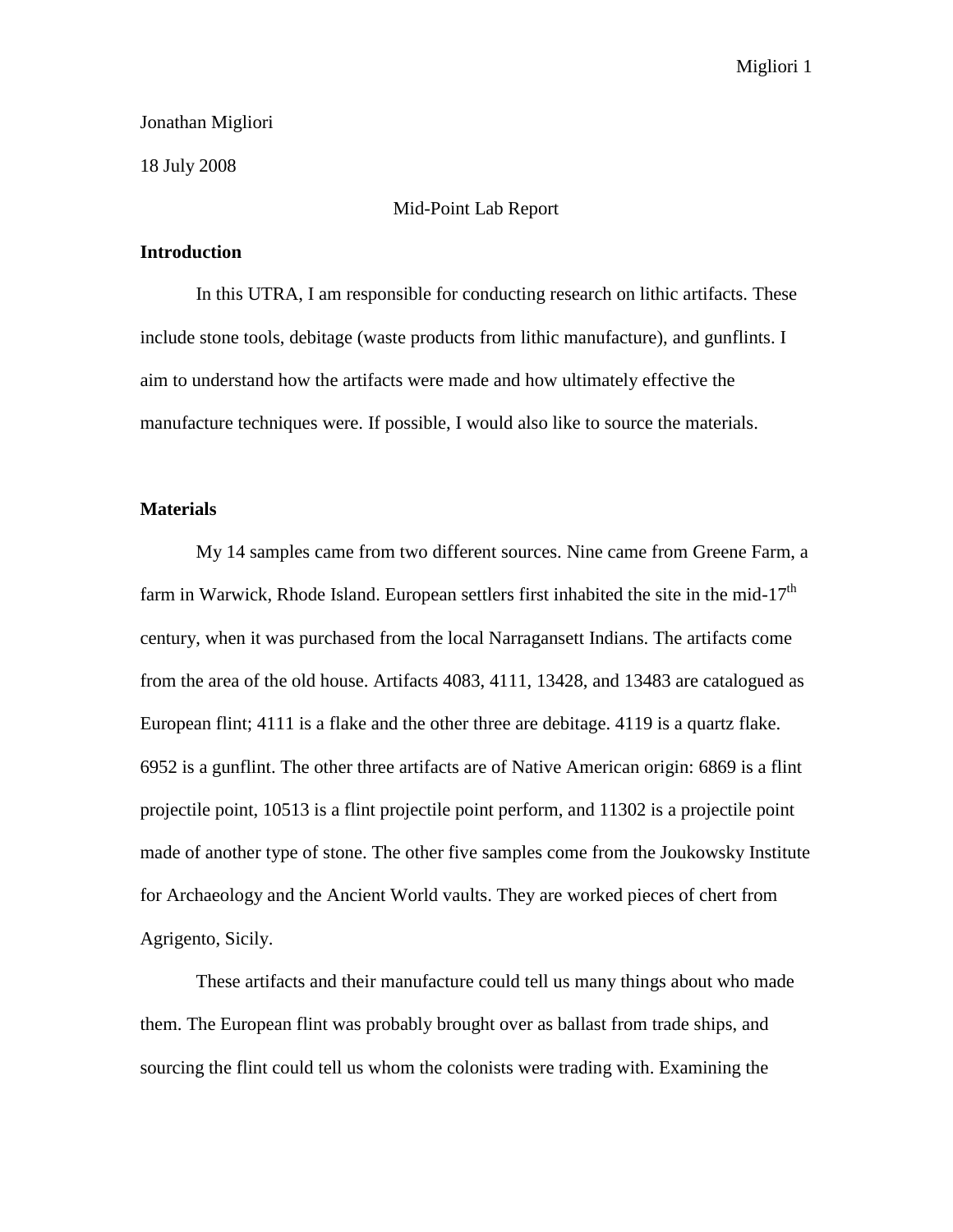Migliori 2

typology and material of the projectile points could reveal commercial relationships between different Native American tribes in the region. The artifacts from Sicily will provide a basis of comparison for the Greene Farm artifacts.

# **Data & Methods**

(All measurements given as length x width x height at the artifacts' widest points. See artifact sketches on wiki for orientation information)

Artifact 4083 is an "L"-shaped piece of flint from Greene Farm, cataloged as "European flint debitage." It is dark brown in color with bits of the grey cortex on the north face. It is 19mm x 15.9mm x 9.7mm. The bottom side shows evidence of fracture. Sample JM-1 (9.9mm x 7.9mm x 1.7mm) and was cut from the southeastern end of the top of 4083, and JM-3 (18.4mm x 14.3mm x 5.5mm) comes from the top. The tops of JM-1 and JM-3 show evidence of fracture. JM-2 (12mm x 3.6mm x 1.9mm) flew off 4083 when the other samples were being cut from it and was kept.

Artifact 4111 is from Greene Farm and is cataloged as "European flint flake." It is light grey in color. It is 19.7mm x 10.3mm x 2.6mm. The top side is clearly worked. Sample JM-9 (11.9mm x 2.8mm x 2.6mm) was cut from the southern face of 4111. The bottom side of JM-9 is worked.

Artifact 4119 is from Greene Farm and is cataloged as "quartz flake." It is mostly white with grey and brown spots. It is 18mm x 19.2mm x 2.6mm. Sample JM-5 (18.5mm) x 15.9mm x 2.7mm) was cut from the top face of 4119.

Artifact 6952 is from Greene Farm and is cataloged as "gunflint." It is dark grey with specks of brown and light grey. It is 32.6mm x 24.9mm x 8.5mm.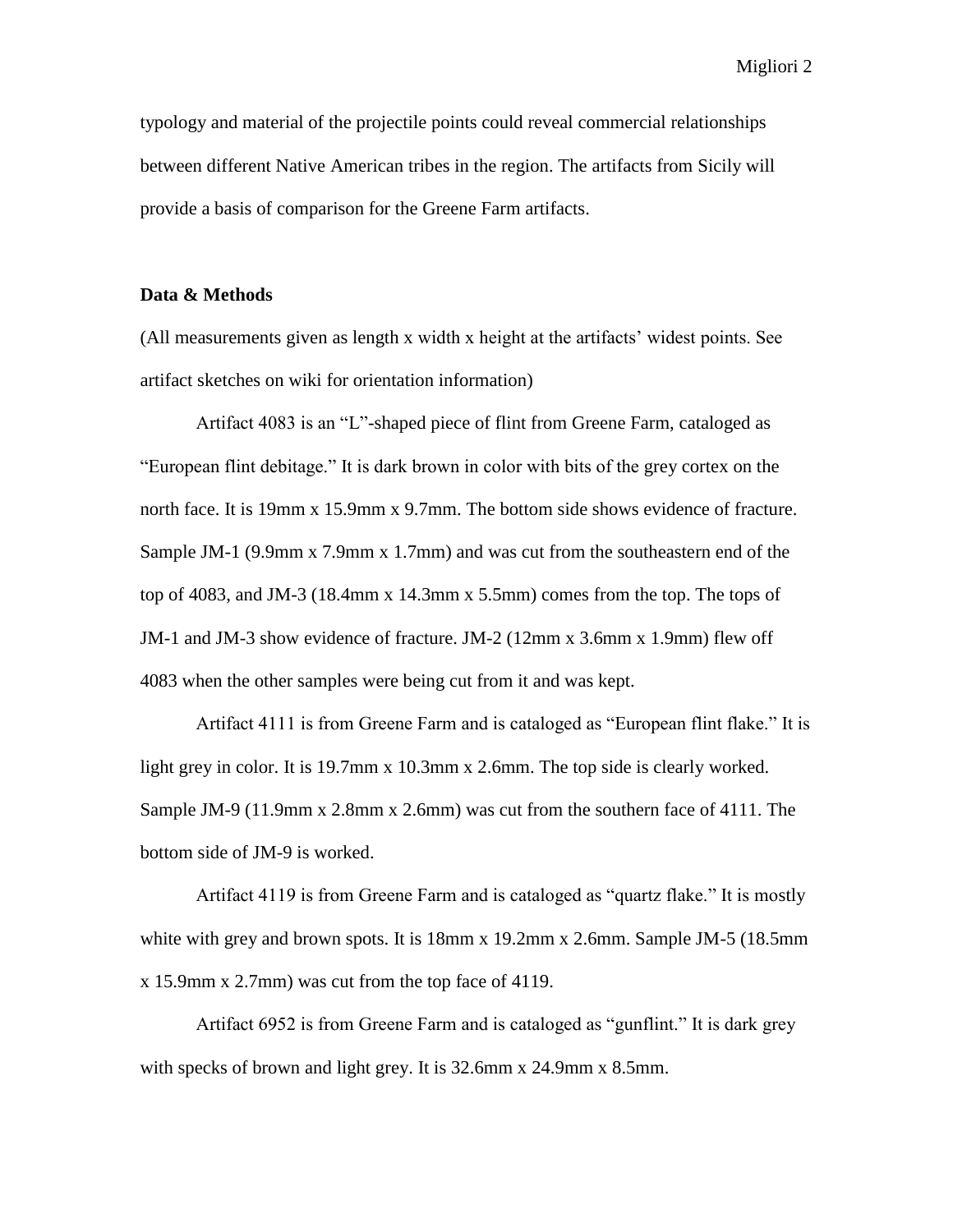Migliori 3

Artifact 13428 is from Greene Farm and is cataloged as "European flint debitage." It is light grey in color bits. It was broken into two pieces during sample cutting; the largest is 18.3mm x 8.1mm x 5.6mm. The top side is clearly worked. Sample JM-9 (11.9mm x 2.8mm x 2.6mm) was cut from the southern face of 4111. The bottom side of JM-9 is worked.

Artifact 13483 is from Greene Farm and is cataloged as "flint." It is light grey with mottled darker grays. It measures 13.4mm x 8.9mm x 3.8 mm. Sample JM-6 (16.2 mm x 9.3mm x 1.8mm) was cut from the southern face. Its top side shows fracture marks.

Artifact 6869 (Sample JM-10) is from Greene Farm and is cataloged as a flint projectile point. It is a dark orange-brown. It measures 15.5mm x 32.3mm x 3.3mm. It is a Bare Island type.

Artifact 11302 (sample JM-11) is from Greene Farm and is cataloged as a stone projectile point. It is almost black with light brown spots. It measures 27.44mm x 18.2mm x 6mm. It is a Squibnocket type.

Artifact 10513 (Sample JM-12) is from Greene Farm and is cataloged as a flint preform. It is light grey with some dark grey spots. It measures 24.5mm x 18.9mm x 7.6mm.

Artifact JIAAW #1577 is from Agrigento, Sicily. It is white. It measures 31.1mm x 28.5mm x 8.7mm. There are deep fracture grooves on the top side.

Artifact JIAAW #1589 is from Agrigento, Sicily. It is tan. It measures 33.2mm x 19.8mm x 7.8mm

Artifact JIAAW #1605 is from Agrigento, Sicily. It is purple. It measures 43.2mm x 23.6mm x 10.7mm.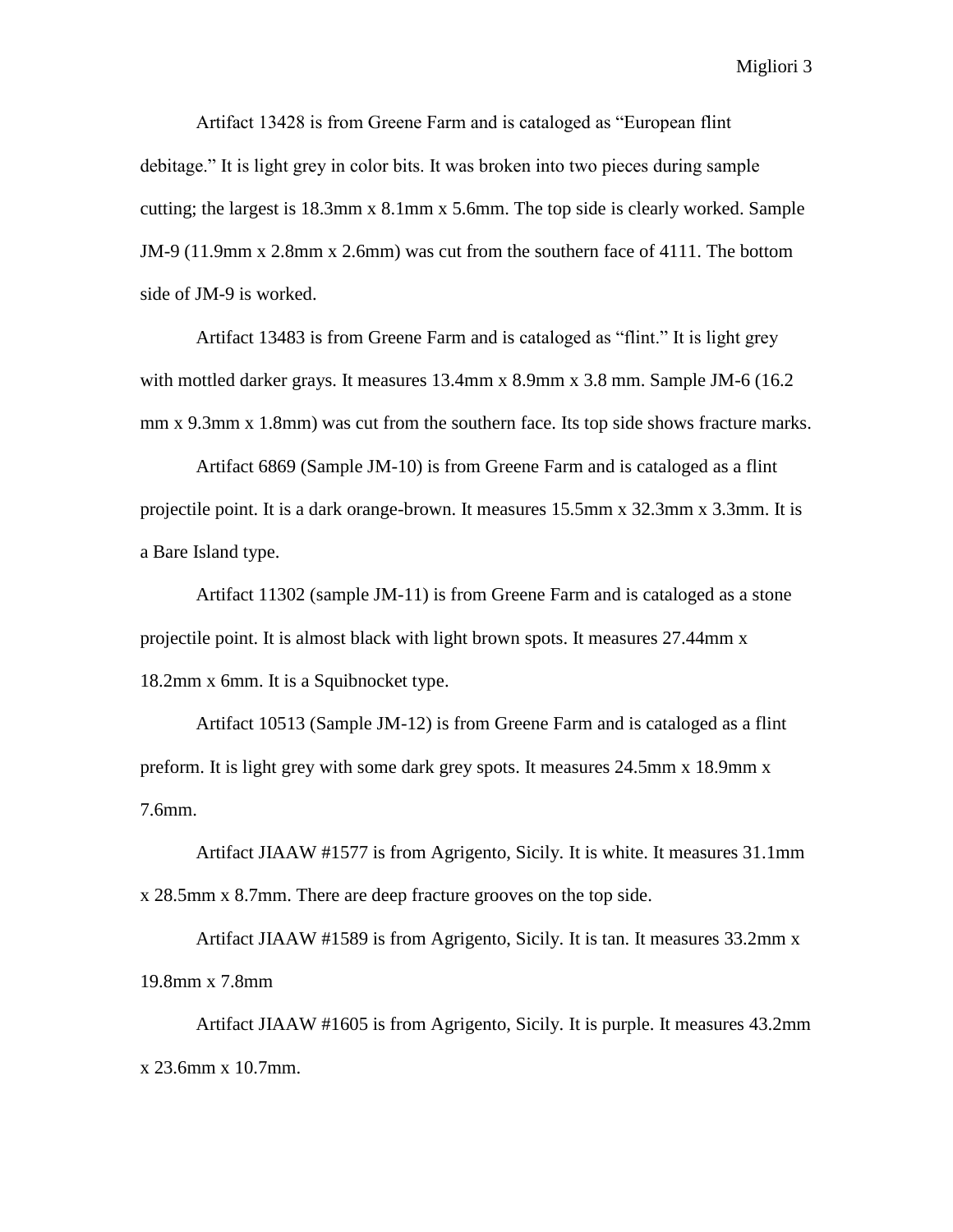Artifact JIAAW #1608 is from Agrigento, Sicily. It is labeled as "tan-grey-

brown." It measures 27.1mm x 19.9mm x 6.5mm. There are deep fracture grooves on the top side. Sample JM-8 (24.4mm x 3.5mm x 5.8mm) was cut from the south face.

Artifact JIAAW #1631 is from Agrigento, Sicily. It is red. It measures 23.8mm x 18.7mm x 6.0mm. Sample JM-7 (5.7mm x 14.1mm x 3.6mm) was cut from the west face.

#### **Procedures**

# XRD

X-ray diffraction (XRD) was used to help determine the composition of the samples. My samples were all examined using an hour-long " $\Theta$ -2 $\Theta$ " scan, which allowed them to be probed past the surface layer.

#### XRF

We used x-ray fluorescence (XRF) to determine the elemental composition of the samples. We carried out the procedure by placing the XRF "gun" over the samples on the table a letting it run two scans at a minute each. The procedure is limited, however, because it does not tell us about the compounds present in the samples, only their basic elemental make up, and the results are very prone to contamination from handling and the environment. It also does not pick up silicon, the main ingredient in chert and flint.

# Optical Microscopy

I examined the various fracture surfaces of the samples under the optical microscopes in the Engineering laboratory. My images were constrained by the relatively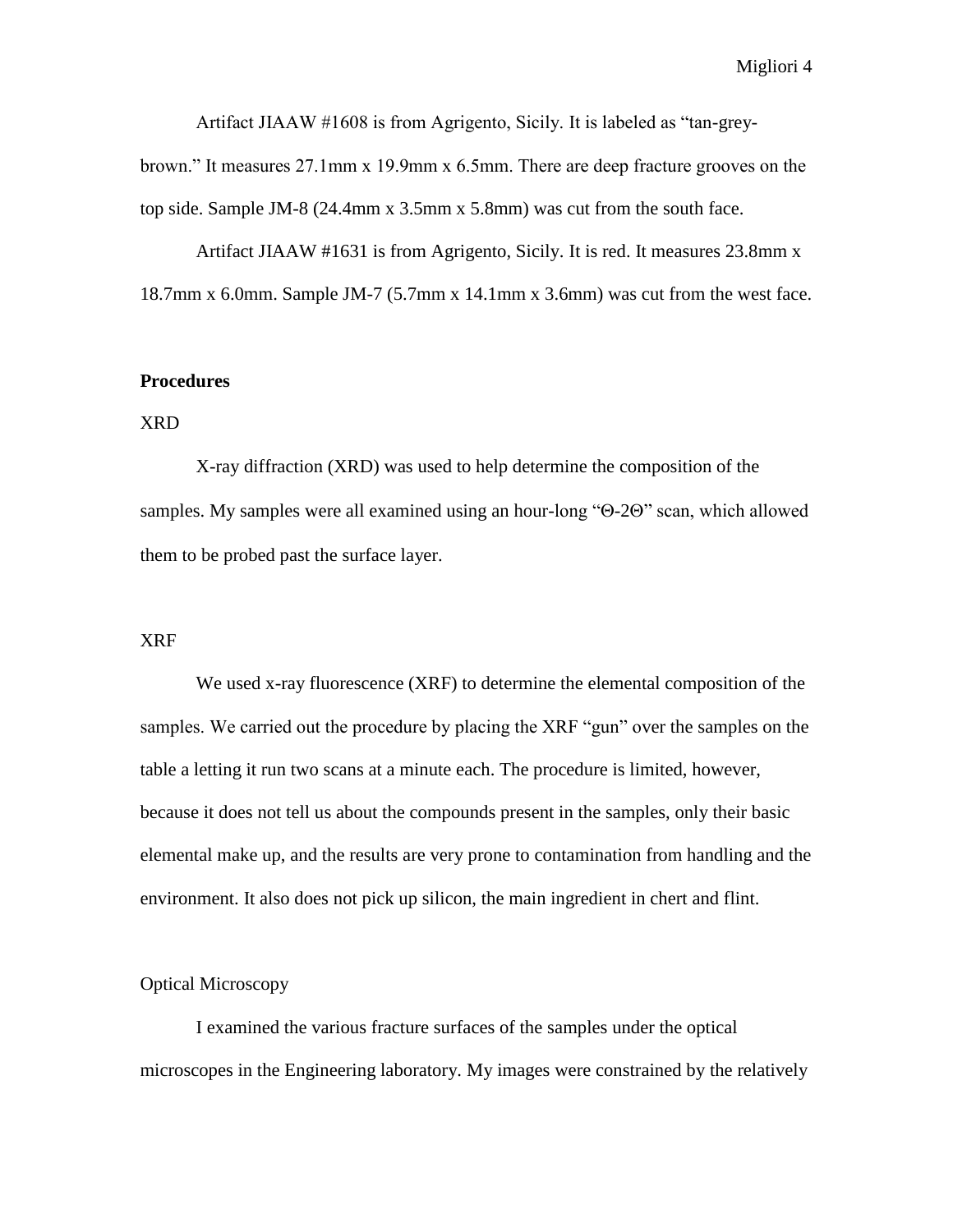Migliori 5

small area of the sample that the camera could take pictures of and the inability of the microscope to go below 50x magnification. Further pictures are on the wiki.

# SEM

The scanning electron microscope (SEM) was used to get images of a higher magnification than the optical microscope would allow. Some samples were carbon coated and others were covered with copper tape for conductivity. The SEM is limited because the images it takes are black and white, and it is hard to properly focus at higher magnifications.

#### **Data**

# XRD

There was a remarkable similarity in the XRD data between the samples. The peaks occurred in similar places, which the computer software indicated to mean quartz. This is expected because chert is described as "rocks composed of microcrystalline quartz" (Luedtke 5). The sample JM-11 had a very similar signature to the other artifacts, showing that it may be a silicate. The XRD, however, failed to reveal anything more substantial.

#### XRF (data on wiki)

The XRF revealed the trace elements in the samples. The XRF unit we used did not register any element lighter than phosphorus, including silicon and oxygen, the two main components of flint and chert. The only elements in quantities higher than could be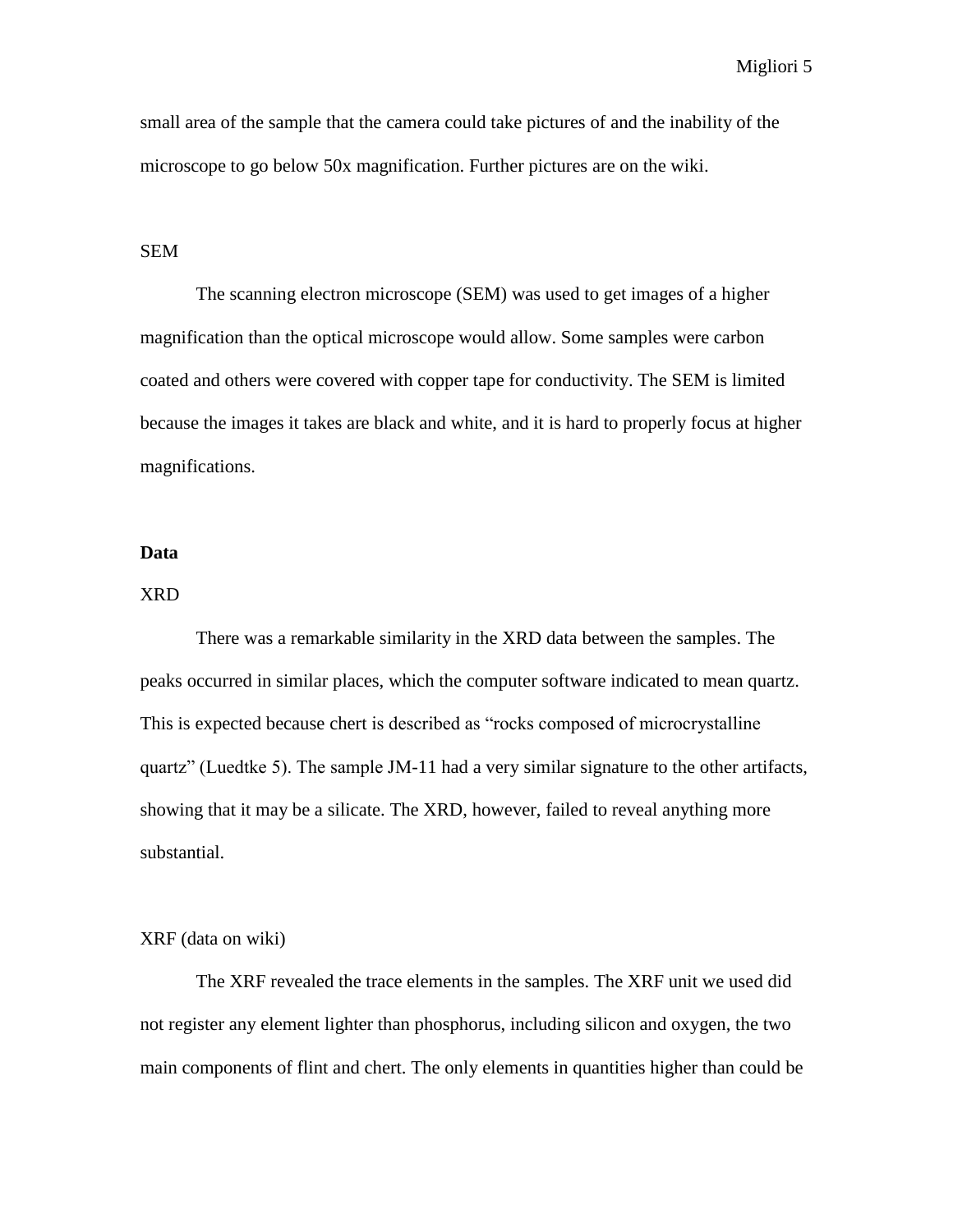disregarded as "noise" were considered environmental contamination (Conversation with Brian Sheldon, 08/04/08). We could obtain more data in the future by employing a fullsize XRF unit.

# Optical Microscope (pictures on wiki)

The optical microscope pictures do not reveal as much as they could otherwise. The microscope's lowest magnification was too high to capture enough of the fracture surfaces to extract much data. The additional zooming and cropping done by the camera, rendering an even smaller image, compounded this.

## Scanning Electron Microscope (pictures on wiki)

The SEM images confounded our efforts just as much as the optical microscope. The difficulty in focusing increased with the magnification, which was especially unpleasant, because we needed the higher magnifications to see the grain size of the samples.

## **Results and Interpretations**

After reviewing the data collected, I realized that none of it answered the original questions of how these tools were made and why the materials used was picked. Hopefully, the data will be of use to others pursuing materials-related topics with lithics.